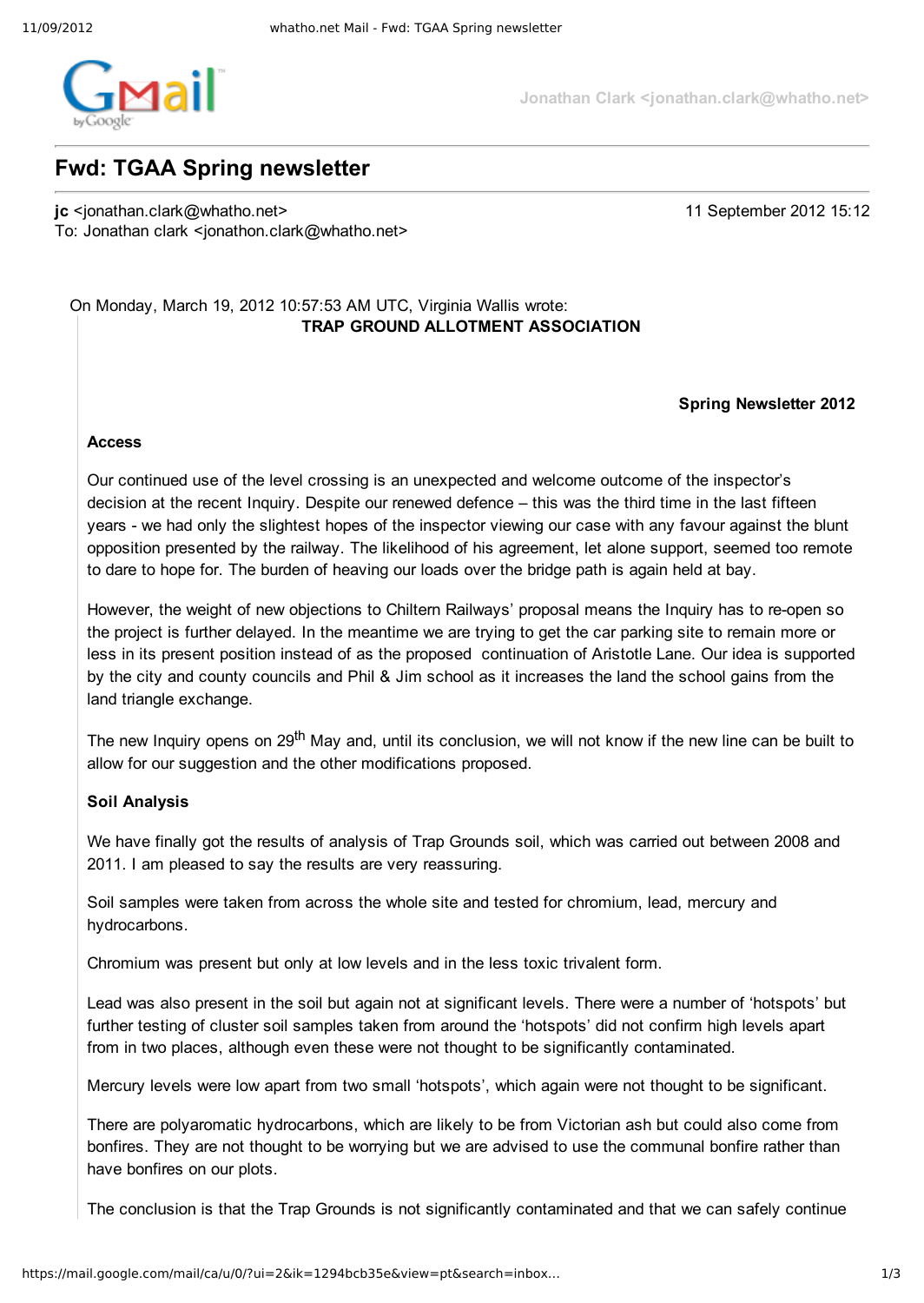to grow and eat produce from our plots.

We should continue to wash leafy vegetables and wash and peel root vegetable before eating them. Small children should be watched to make sure they do not eat soil. We should try not to tramp soil into our homes and we should wash soil off hands before eating.

# **Plant Sale**

Spring is sprung, or almost. The Plant Sale is scheduled for Sunday 13<sup>th</sup> May 2012 at the Institute. For the past two years we have made over £1000 which makes a very significant contribution to our finances.

So, when sowing your early seeds, dividing your garden perennials or taking cuttings, do think of a home for any surplus. We have become something of a local fixture and almost anything of reasonable quality and price will sell including redundant potatoes, onion sets, overgrown pot plants and the like. We shall be sending out more details nearer the date.

### **Vermin**

Apart from the intractable badger problem things seem to have improved greatly in the past year. A mixture of trapping, the new fence with Burgess Field and the aid of Brer Fox seems to have reduced the rabbit menace and far fewer plot holders have signalled rat infestations.

We have good relations with the Council pest officers so if you suspect a problem please let us know. We have our own rabbit traps and rat bait boxes but remember that it is for individual members to deal with vermin hot spots like neglected compost heaps, dilapidated sheds or weed covered burrows.

# **Communal compost and bonfire**

The communal bonfire and compost have been a boon to plot-holders since they were established in 2008 and 2009 respectively. We are now so used to them that we miss the amenity when it is not available. Unfortunately the communal compost is full, so you need to revert to managing your own garden waste for the time being. The empty bin needs to be rebuilt before we can use it again.

John Ashby does a tremendous amount of work, preparing the compost bins, organising the burning (with the invaluable assistance of Mary Gurr) and generally keeping the area tidy. Without their efforts we wouldn't have these facilities. So please help them to help you by following the guidance John puts on his various notices and on the website http://www.trapgroundallotments.org.uk/compost.html. He spends an inordinate amount of time moving stuff which has been put in the wrong place e.g. damp weeds on the bonfire, soil and stones on the compost - because some of us just dump our rubbish anyhow. It is not supposed to be a tip, but a facility to help you dispose of your compostable and burnable materials.

# **Equipment**

This is a reminder that the association owns various tools including mowers, cultivators and strimmers. They are for the use of members and there is a web page - http://www.trapgroundallotment s.org.uk/sharedequipment.html - which tells you how to get access to them. Copies (sometimes somewhat out of date) of the web page can also be found on the notice-boards at the allotments.

#### **Mowing**

A team of volunteers mows the main paths on the allotment. It takes about three hours to do a proper job, and we try to do it weekly during the growing season. If you see somebody doing it, feel free to give them a cheery wave of thanks.